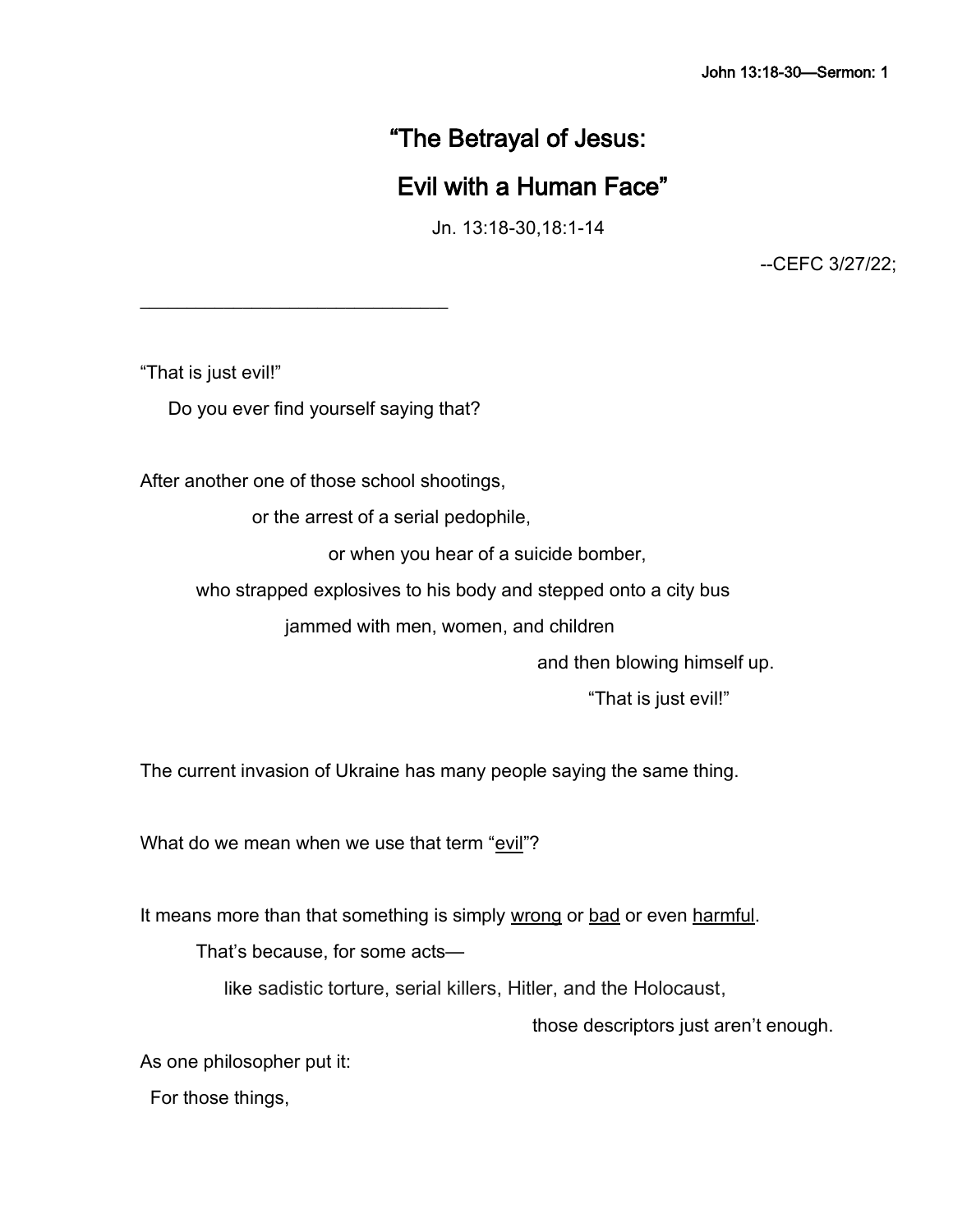"Prefix your adjectives [such as 'wrong' or 'bad'] with as many 'very's as you like; [You can describe them as very, very, very bad.]

> but you still fall short. Only [the term] 'evil,' it seems, will do."<sup>1</sup>

Why is that?

But many people today resist the term "evil"—

I remember the barrage of criticism that then President Ronald Reagan received

when, in a speech to the National Association of Evangelicals

during the Cold War almost forty years ago,

he described the Soviet Union as an "evil empire,"

and the "focus of evil in the modern world."

"Evil"—no, we can't use that word.

But we do,

and I think we must.

For the Bible certainly does—

In fact, you see "evil" everywhere in the Bible--

beginning with the garden of Eden

and the forbidden tree of the knowledge of good and evil.

Why are some people reluctant to use the word "evil"?

I think the definition of evil in the Oxford dictionary gives us a clue:

Evil—"profound immorality and wickedness,

especially when regarded as a supernatural force."

<sup>1</sup> Daniel Haybron 2002b, 260; [Stanford Encyclopedia of Philosophy](https://plato.stanford.edu/index.html)

<sup>(</sup>https://plato.stanford.edu/entries/concept-evil/).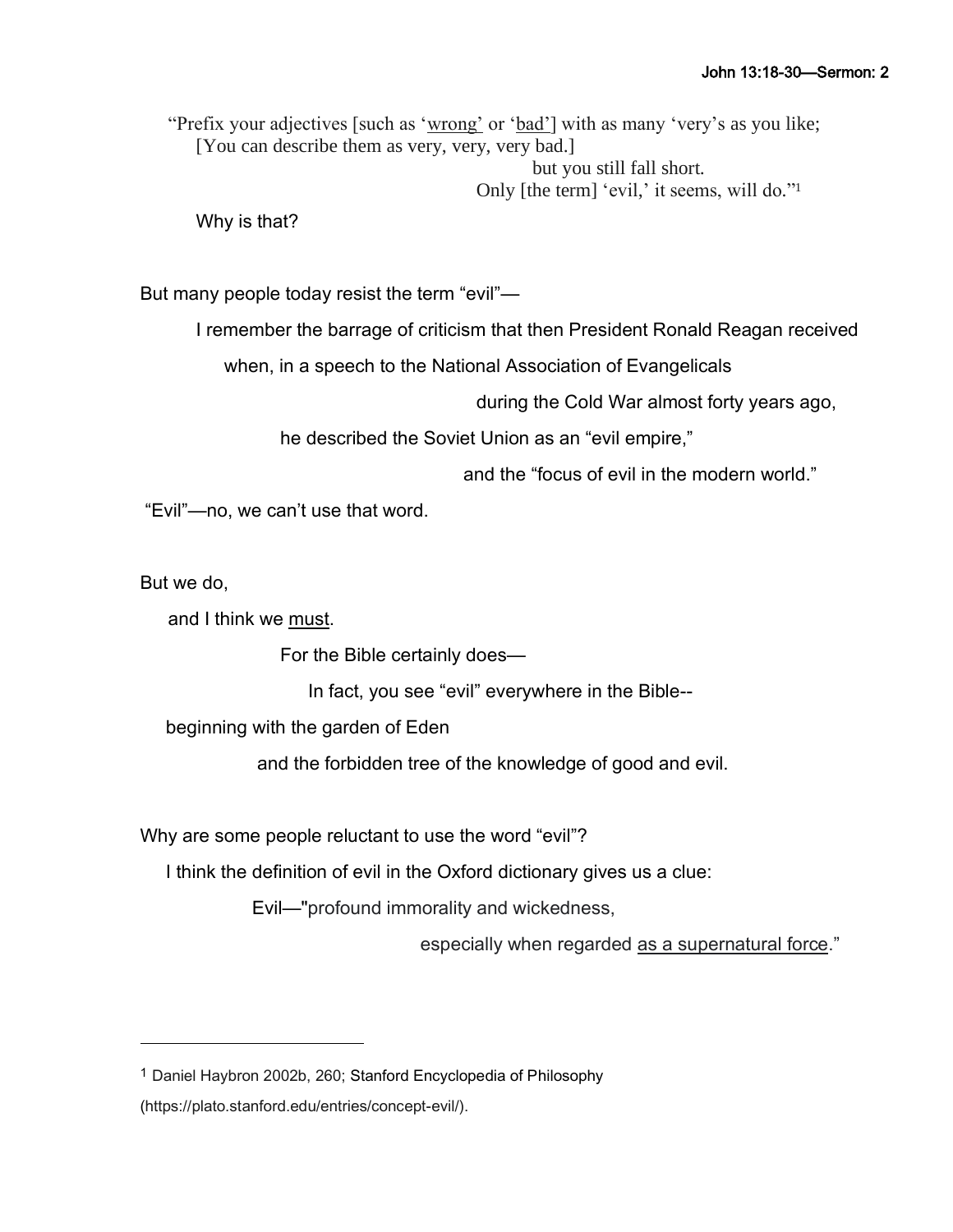Evil as a supernatural force—it seems to be outside what is "natural."

The term "evil" suggests that which is so counter to the moral order,

so contrary to what is good and right,

so perverse in its intentions to destroy

that it simply seems inexplicable and almost mysterious.

We often call evil acts "senseless," don't we.

They don't make sense—they are beyond reason.

Evil acts turn our moral sensibilities upside down.

They defy any moral bounds,

especially in the way they denigrate or deny the inherent value,

dare I say, the sanctify of human life.

That's what makes something evil to us.

And evil seems to be something that transcends individual human choices.

It seems to be a power at work in the world

that manifests itself in human actions.

Hence, the notion of evil as a supernatural force.

The Bible is very clear about that—

Evil is a supernatural force—

a force that appeared in the world

even before the first human act of evil.

And because evil is a moral quality,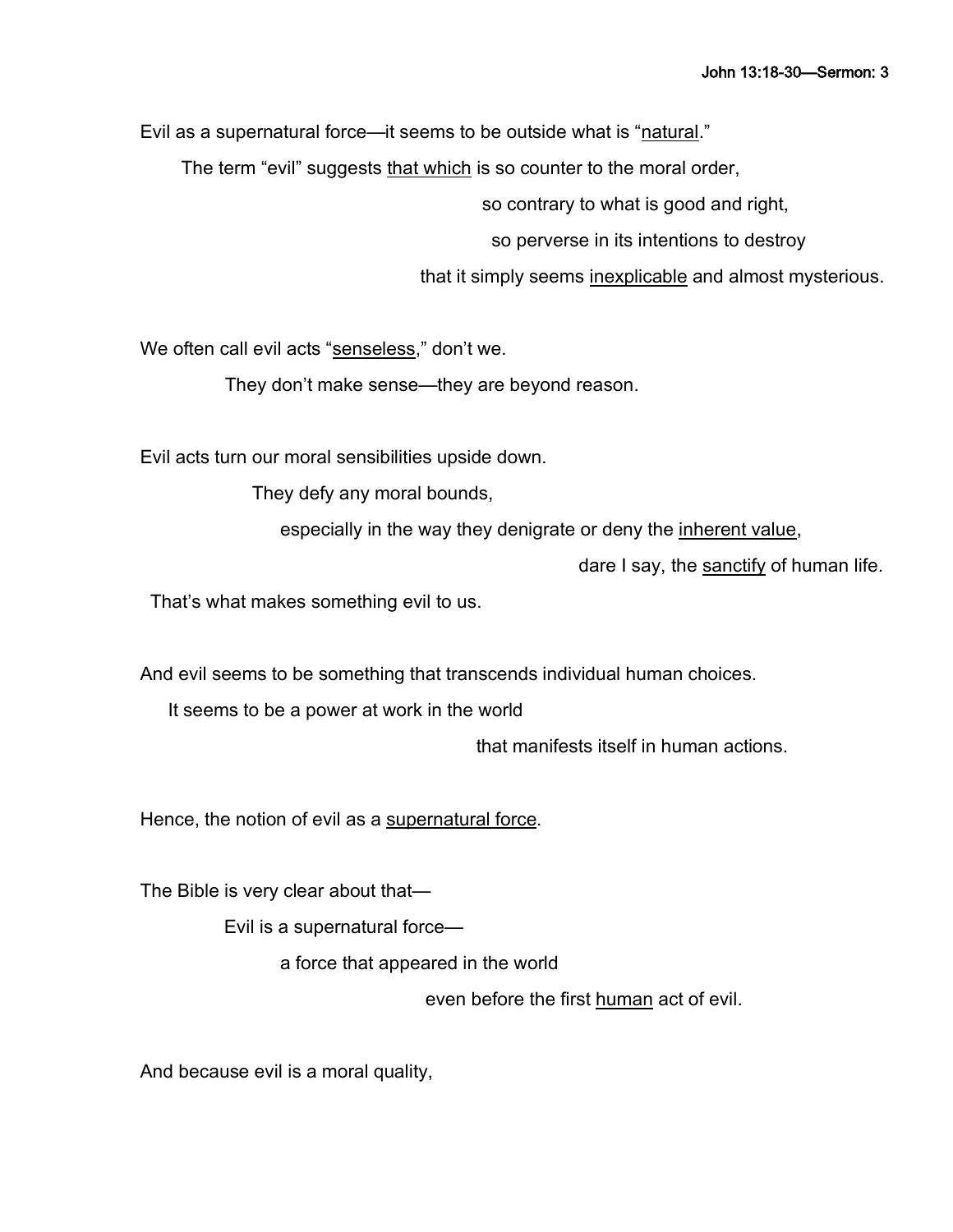the Bible speaks of this power of evil as having a *personal* center or focus in the form of a spiritual being called the devil or Satan.

It is the devil who promotes evil—

who stirs it up and prompts it in all sorts of ways,

all in his perverse efforts to spoil God's good creation.

And it doesn't take much in the way of observation at the world around us

to say that he seems to be doing a pretty good job of it.

But the Bible tells us that God is not indifferent or unconcerned or uninvolved in all this. He himself is the object of the moral rebellion that is at the core of evil. And the message of the Bible reveals the way

God is working to overcome these evil forces.

We see this so clearly in the Gospels.

At the beginning of his ministry, Jesus is driven into the desert

to go toe-to-toe with the devil,

And there Jesus resists the devil's every effort

to divert him from his divine mission.

Then in his ministry

we see the prominence given to Jesus

powerfully casting out evil spirits, called demons.

And that conflict with the devil

finds its culmination as the Gospel story reaches its conclusion./

The Jews of his day considered the Romans their greatest enemy.

Jesus knew otherwise.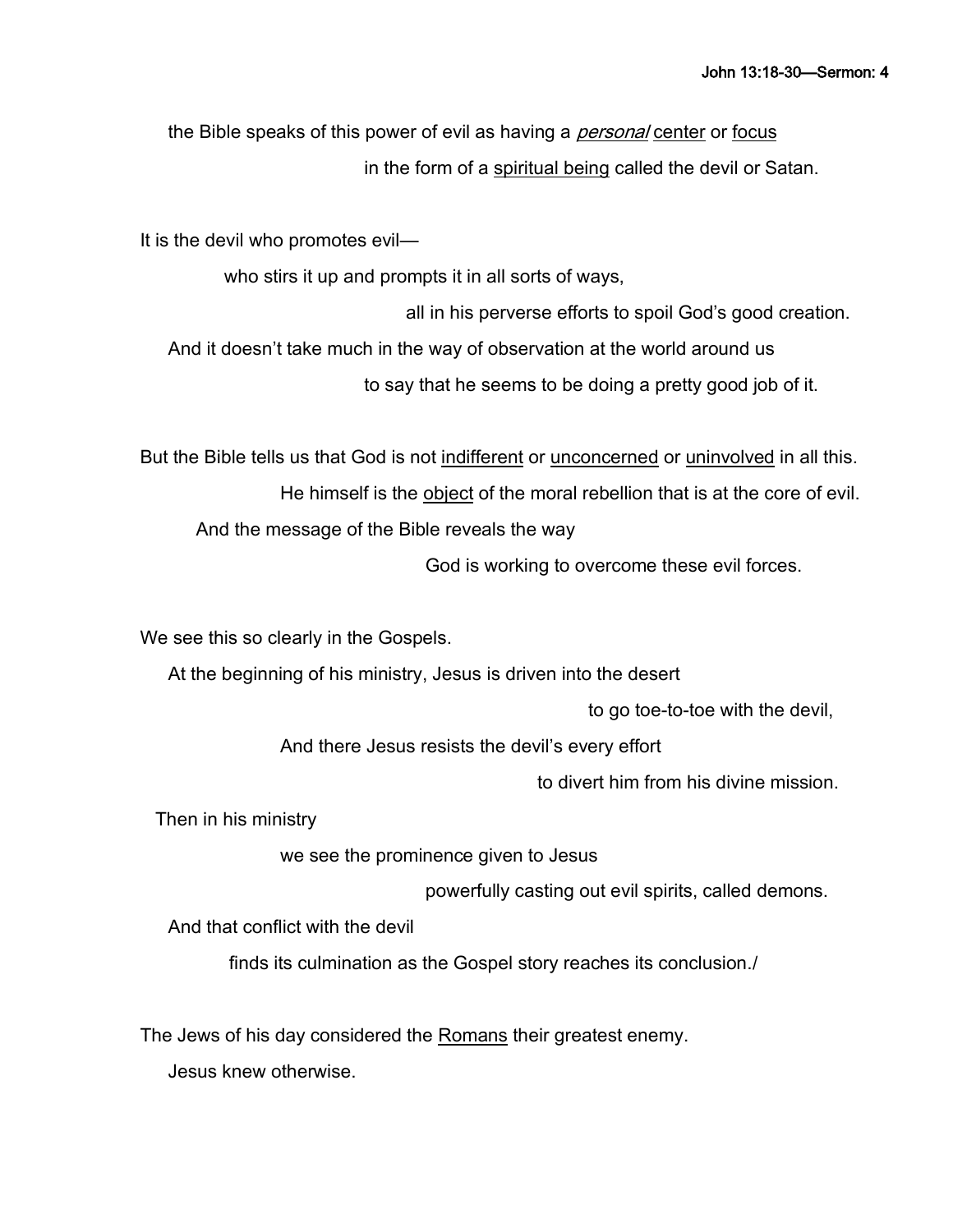Their real enemy was not Rome, but Satan.

And as their Messiah, he had come to do far more

than merely provide some political liberation.

He came to deal with their true adversary—

the devil and his minions.

That spiritual liberation from the forces of evil

could only come through battle with the prince of this world.

# "how can anyone enter a strong man's house and carry off his possessions

# unless he first ties up the strong man?

Then he can plunder his house," Jesus said (Matt. 12:29).

We often think of Jesus' death on a cross as the means of the forgiveness or our sins—

and it is that.

But it is more than that—

it is the culmination of Jesus' conflict with the devil himself.

He must tie up the strong man.

And he does,

but he wins this battle in a most unexpected way.

That dimension of Jesus' work is at the heart of the episode we focus on this morning— Jesus' betrayal at the hands of Judas—

something that is given great attention in all four Gospels.

Here we consider the reality of evil,

the power of evil

the nature of evil,

and finally, God's victory over it in the cross of Christ.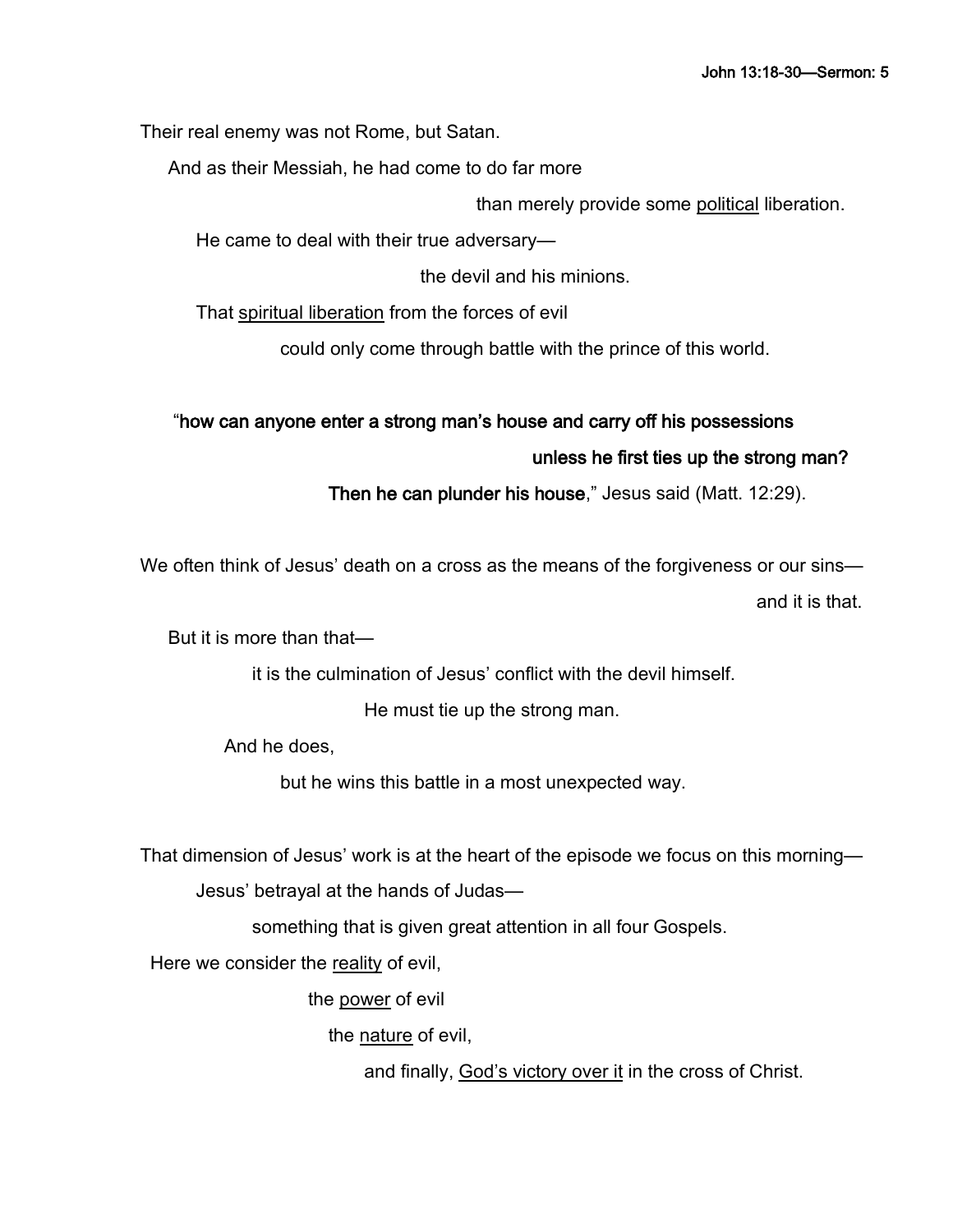And as a result, we have hope as we face the evil in our world today.

Turn again with me to John 13.

 $\_$ 

Judas Iscariot--there is something ominous, almost eerie, about that name.

It is a name that is synonymous with treachery and betrayal--

perhaps the most infamous name in all of human history--

a name, like the name Adolph Hitler,

that has become equated with evil itself.

Who names their son Judas?

I have a grandson named Jude, but certainly not Judas!

Not once in the New Testament is Judas's name mentioned

without some reference

to his act of "turning Jesus over" to the authorities--

He is simply called the "traitor" (Lk 6:16).

Peter, speaking for the first Christians in the Book of Acts,

refers to Judas's act of "wickedness;"

and then to his apostasy from the apostolic ministry--

which he left "to go where he belongs" (1:25).

And in this assessment, the apostles are simply echoing

the verdict of their Master--

Jesus says it this way—

"The Son of Man will go just as it is written about him.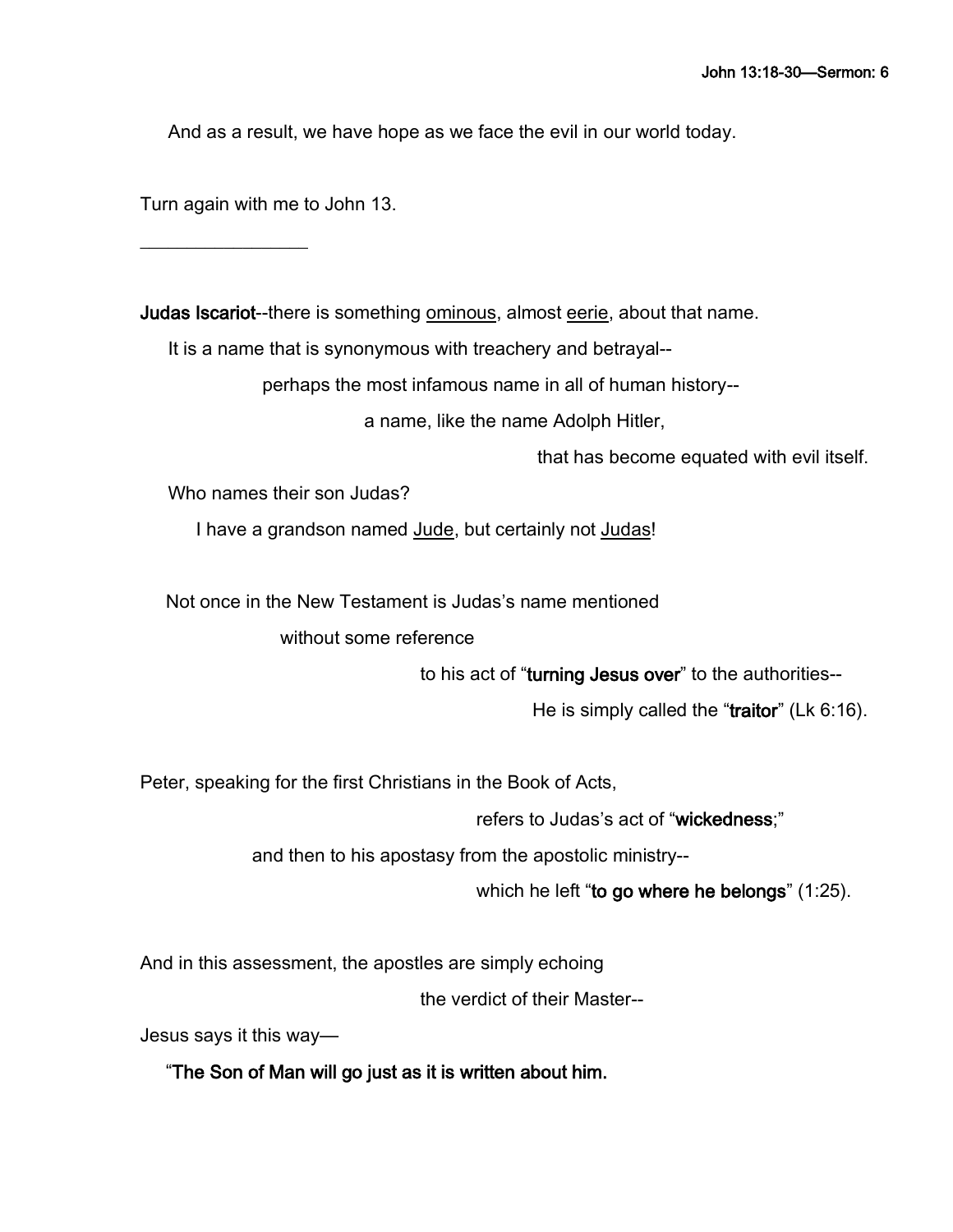# But woe to that man who betrays the Son of Man! It would be better for him if he had not been born" (Matt. 26:24).

In John's Gospel, Jesus refers to Judas as "a devil" (6:70)

and later as "the one doomed to destruction" (17:12).

And Judas is destroyed,

for his death by suicide,

depicted in two different dimensions in Matthew and Acts,

is one of tragic despair--

He goes to his death full of remorse for betraying an innocent man,

yet without the repentance and restoration

that we see in Peter.

John in his Gospel tries to capture the truth about Judas

in one telling phrase--

John 13:30-- "As soon as Judas had taken the bread"--

that is, as soon as he realized that Jesus knew what he was planning to do--

"he went out.

And it was night," we read.

"It was night"--That's not just a statement of chronology--

it is a statement supremely of *theology*.

It characterizes the nature of Judas's dark deed.

Earlier in the gospel we had read--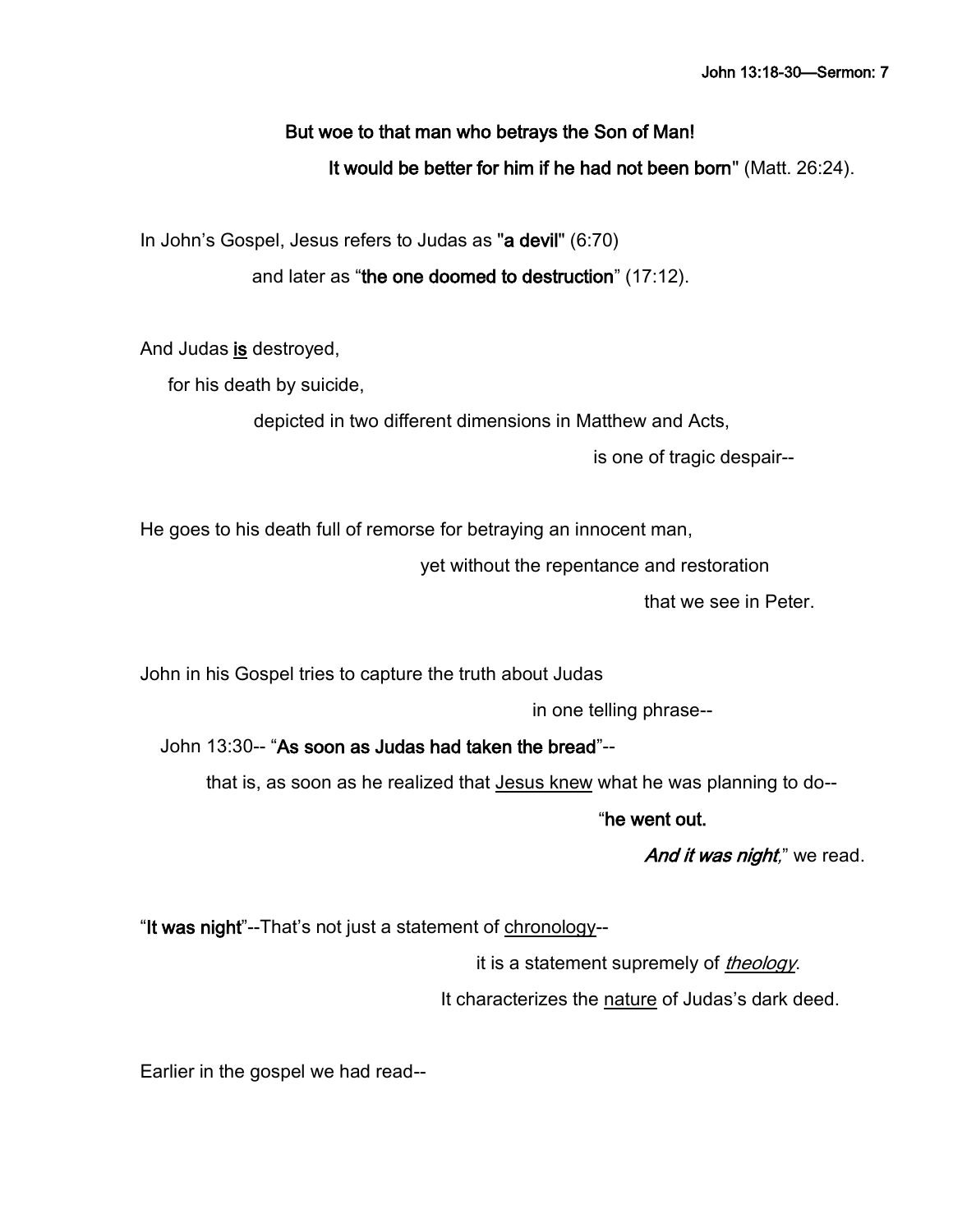3:19--"This is the verdict: Light has come into the world,

but men loved darkness instead of light because their deeds were evil.

Everyone who does evil hates the light,

and will not come into the light for fear that his deeds will be exposed."

"It was night."

 $\frac{1}{2}$ 

Even though the sky was lit

with the brightness of the full moon at Passover,

John's overwhelming impression

was of the moral darkness of that moment.

As Jesus said to those who came to arrest him--

in Luke 22:53-- "this is your hour --when darkness reigns."

What Judas had done was dark; it was evil—he was betraying the Son of God;

in the Gospels, Judas Iscariot is presented as evil with a human face.

But as I suggested, evil is a hard concept

for most modern, or postmodern, people to swallow.

Even suicide bombers are sometimes excused—

considered as mere tools in the hands of zealous leaders.

So in many modern interpretations of his role,

even Judas is let off the hook

No, his motives were really good, we're told--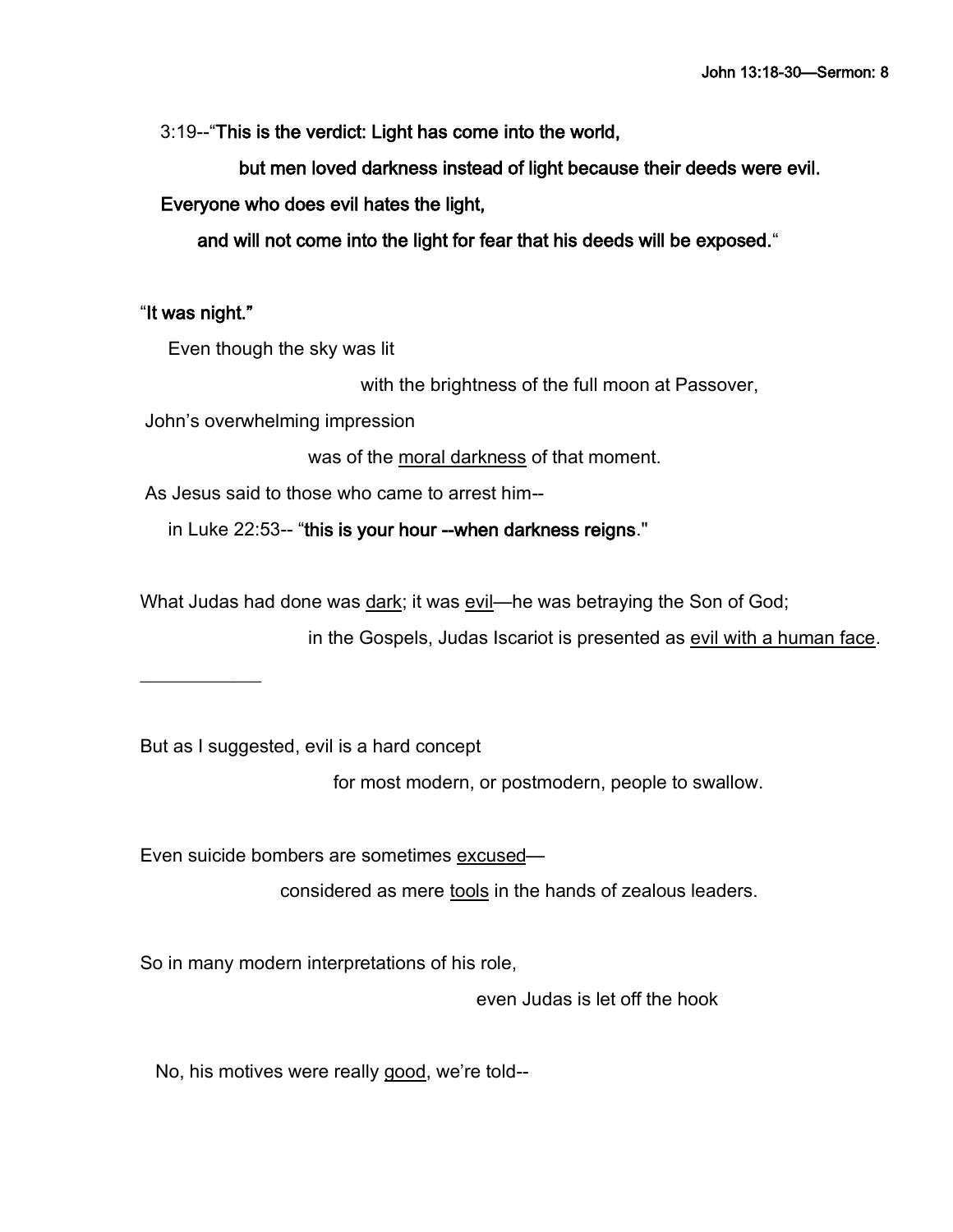he was just a little misguided.

Judas really wanted Jesus to succeed.

He was all for Jesus' religious program,

he appreciated his teaching,

but Judas became disillusioned by his methods,

or he became impatient with his plans,

or Judas was just too much of a product of his own background

in the radical, revolutionary politics of that day.

All Judas wanted to do was to force Jesus' hand--

to provoke Jesus to seize power and take control.

Judas was just trying to help him out.

Let's not be so judgmental as to label Judas's act as evil- mistaken, perhaps, or unfortunate, but not evil.

That's the way you see it all the time--

in productions like *Jesus Christ, Superstar* or *Godspel* or The Last Temptation of Christ. And it even goes back to the 2<sup>nd</sup> or 3<sup>rd</sup> century gnostic Gospel of Judas.

If we can just explain his motivations in understandable categories,

then we can excuse his behavior,

and, at the same time, de-mystify the notion of evil.

But the biblical Gospels don't do that.

There is no speculation about his motivation,

beyond perhaps the suggestion that his own greed may have played a part.

No, the Bible doesn't let him off the hook--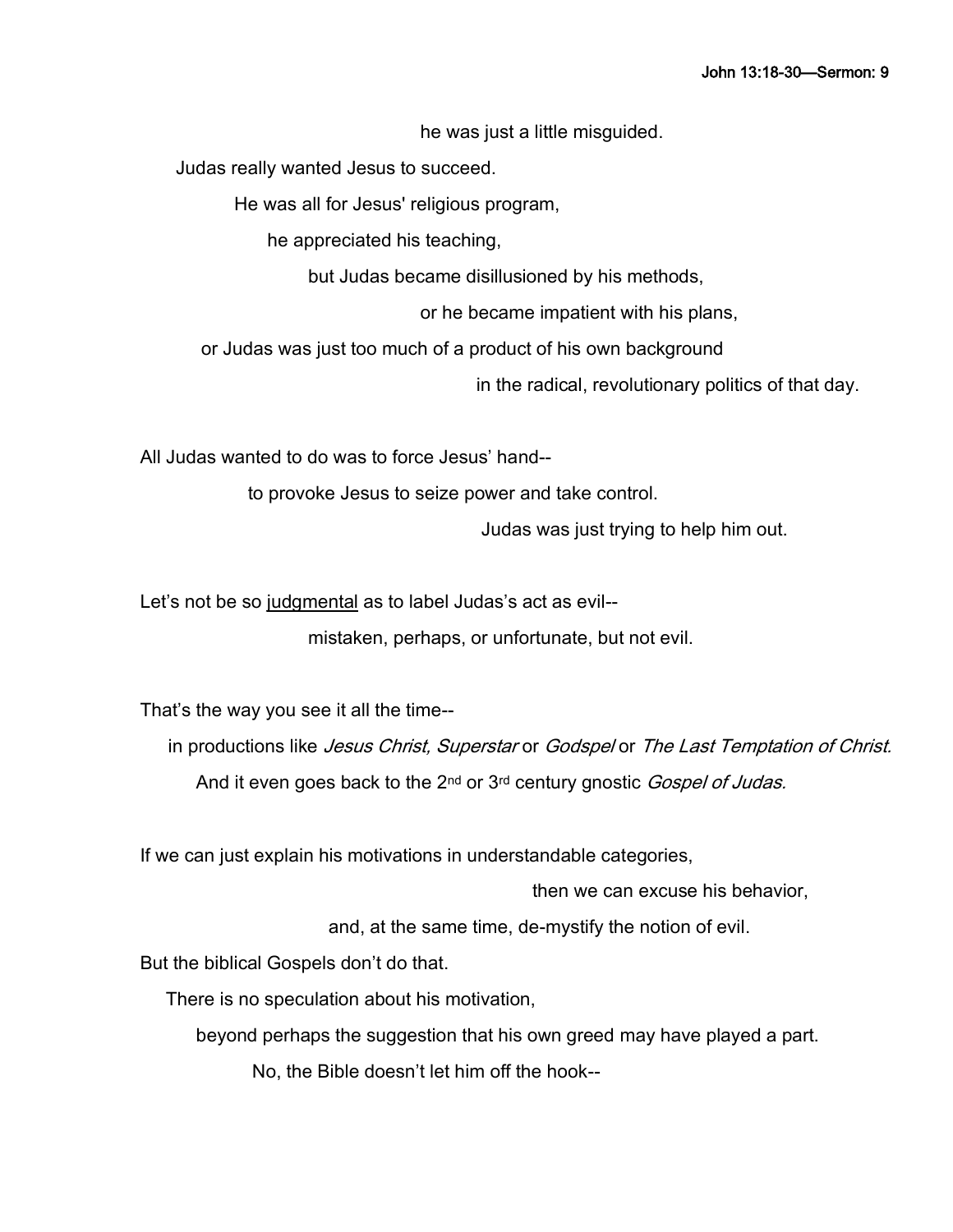Judas's act was simply evil.

Our passage this morning affirms the reality of moral evil,

and so must we --

we live in a culture that says most everything is some shade of grade,

but John tells us that in God's world

there is black and white,

light and darkness,

good and evil.

Why is this story of Judas in the Bible?

 $\frac{1}{2}$ 

Why does God's plan have to unfold in this way?

What does it tell about the meaning of the death of Jesus?

Judas's betrayal of Jesus shows us, first of all, the reality of the evil Jesus was facing

when he went to the cross.

II. But second, it points us to a deeper dimension of this topic--

that is, the power of evil—

there is a personal source of evil at work in the world,

and this author of evil has powerful influence.

Make no mistake, the Gospel writers make no excuses for Judas--

he is held responsible for what he does,

but they also make it clear that he does not act alone.

In the beginning of John 13--as he is setting the scene, John tells us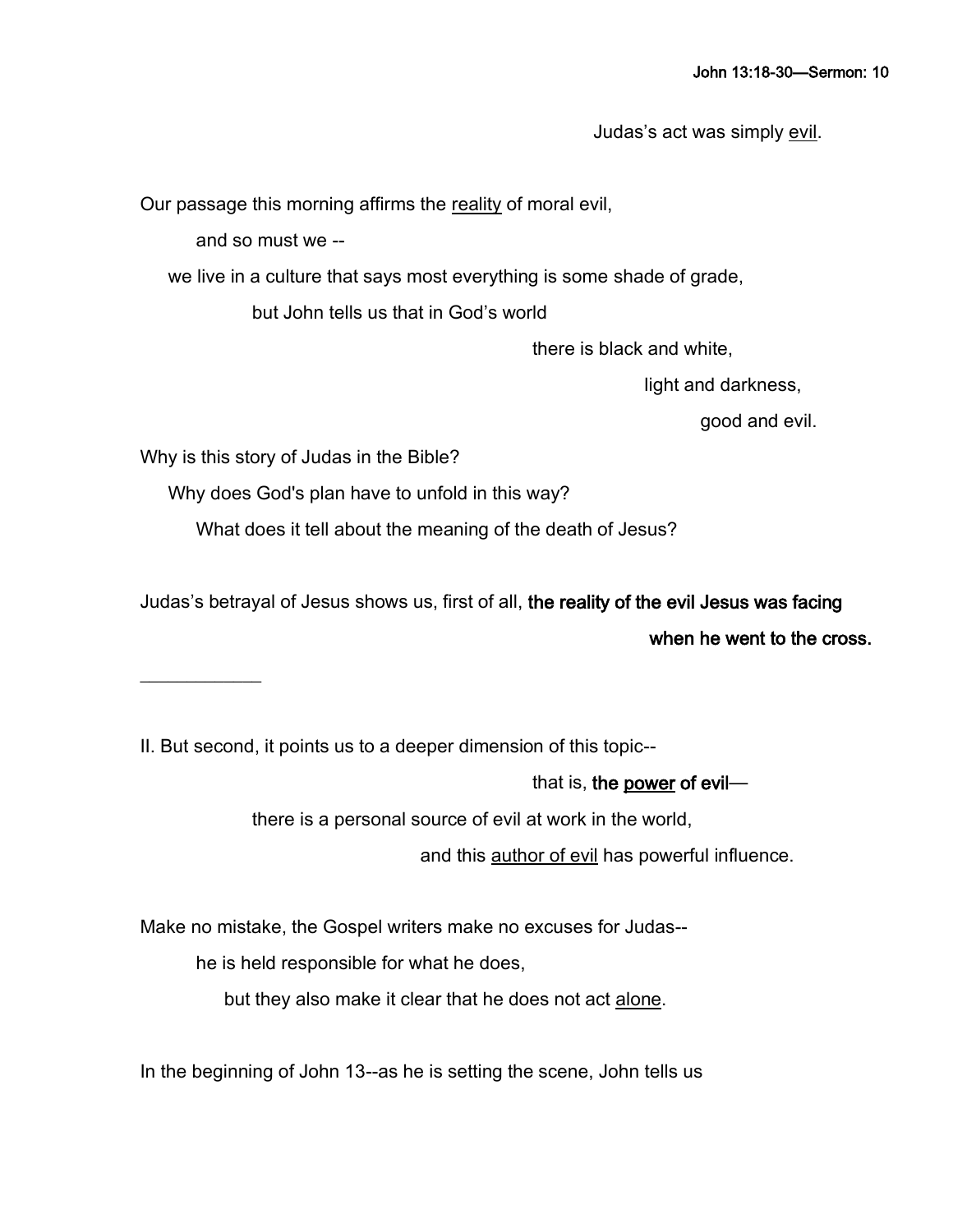that when the evening meal was being served,

# "the devil had already prompted Judas Iscariot to betray Jesus." (v.2)

the devil had "put it into his heart."

Judas had already made his plans,

the deal had been struck,

the trap had been set,

now all that was needed was a final decision to go through with it.

Jesus alone knew what was going through Judas's head

as they reclined around that low-lying table on which their meal was served,

propping themselves up on their left elbow

and reaching for the food with their right hand.

It was a surprise to them all when Jesus announced,

# "I tell you the truth, one of you is going to betray me."

They had no idea what he was talking about or who it might be.

Peter, not surprisingly, takes the initiative

to try to find out what's going on.

He signals to the disciple reclining just to Jesus' right--

"the one whom Jesus loved"--probably a reference to John himself.

# "Ask him which one he means."

John then leans back to his left and asks the question.

v.26 –"Jesus answered, 'It is the one to whom I will give this piece of bread

when I have dipped it in the dish.'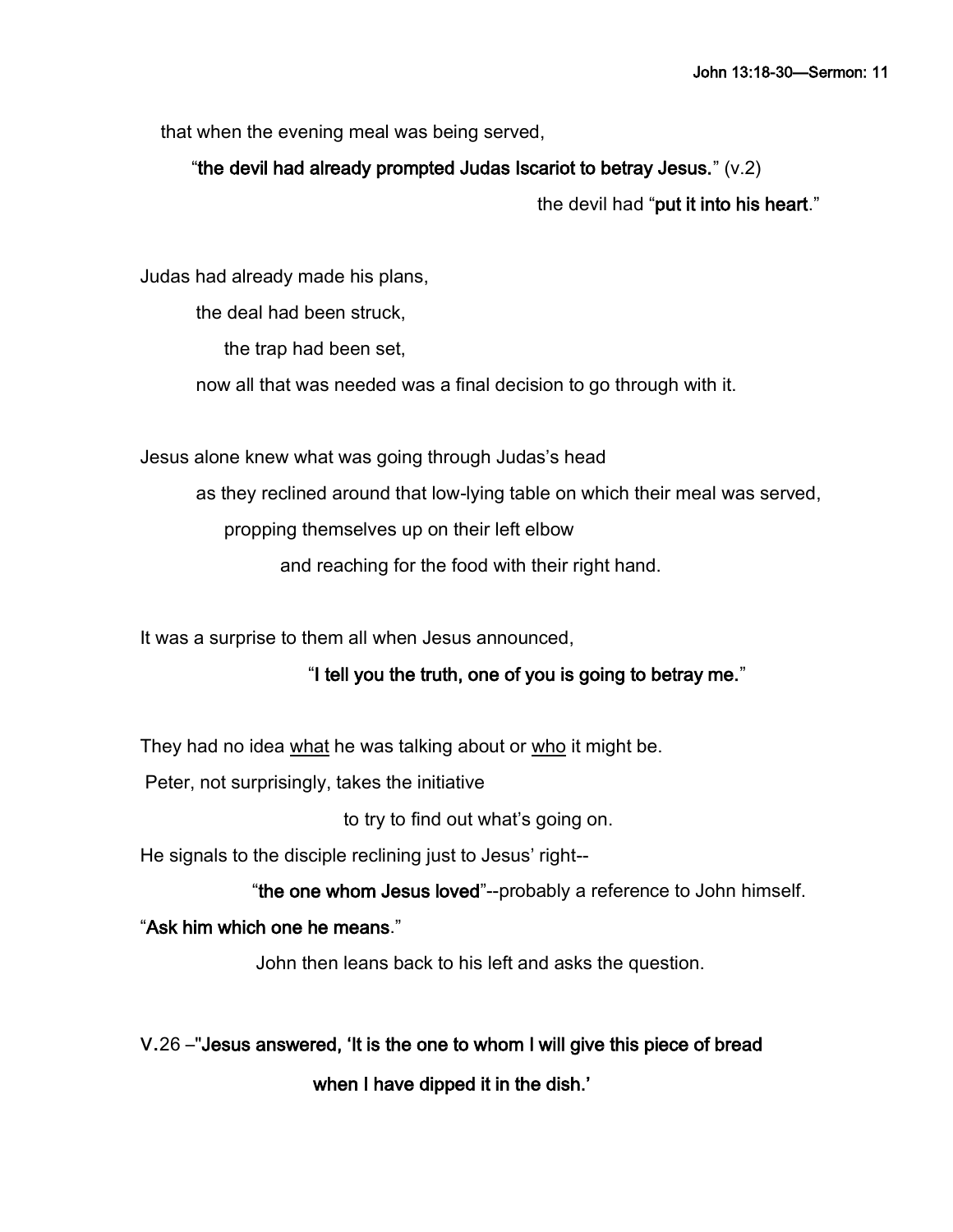# Then, dipping the piece of bread, he gave it to Judas Iscariot, son of Simon."

Sharing one's food like this was itself a sign of fellowship--

it was a token of companionship. And it may well be that since Jesus could hand the bread to Judas that he may have been reclining immediately to his left--

a place of honor.

Perhaps at this point Jesus is making his last appeal to Judas as a friend--

His words, "What you are about to do, do quickly,"

may be a demand to Judas to make up his mind

and either respond to Jesus' friendship or to betray him.2

But when Judas takes the morsel of bread, he chooses the latter,

and we read, that "Satan entered into him."

The diabolical deed is all but done.

Judas was guilty, but he did not act alone--

he acted under the tempting influence of this one called Satan--the Evil One.

Again, this is why our culture has a hard time coming to grips with evil--

evil is more than a choice--it is a force.

There is a mysterious power of evil at work in the world

drawing us away from what is true and good.

And that power subtly twists our motives and perverts our desires,

2Cf. Williams, Dict. of Jesus, p. 408.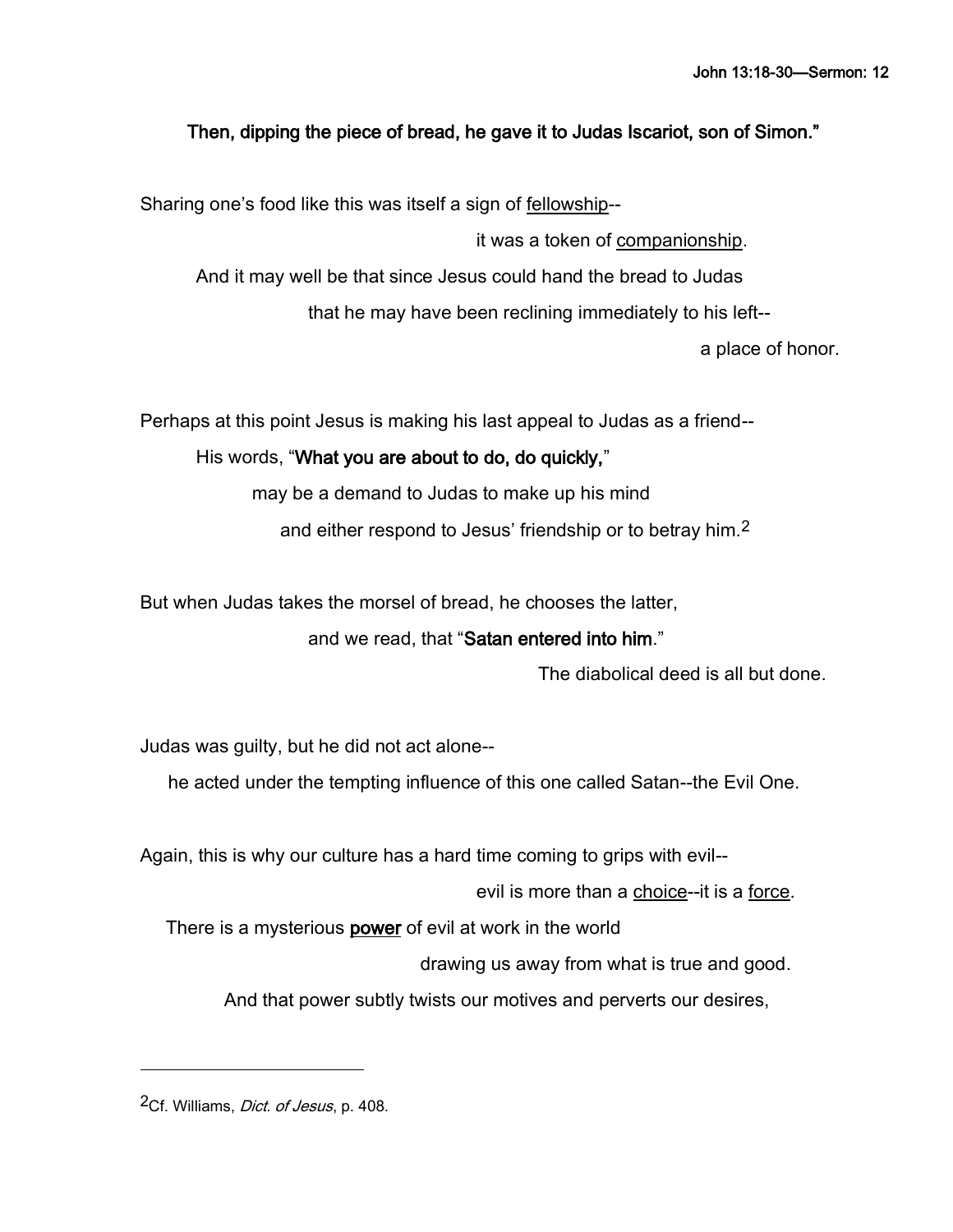so that we can't even detect the ways in which our hearts are disordered and our rational thinking is turned away from the light toward the darkness.

We don't know how Satan got a foothold in Judas's life--

he didn't just overcome him all at once, I'm sure.

Perhaps he worked his way in through his greed

and his occasional pilfering of the disciples' common purse.

Perhaps Judas let his moral guard down

and began to engage in minor acts of moral compromise.

Judas became more and more deaf to the truth

each time he refused to listen to that voice of conscience within.

He becomes hardened until there is no resistance left,

and the evil one enters in and takes control.

Jesus says whoever sins is a slave of sin,

and the devil becomes his master. That is what happens here.

Judas is a victim of the devil's ploys--

but he is a willing victim,

and at this point in his life, Judas is powerless to set himself free.

The Reality of Evil

The Power of Evil

# Third, consider the Nature of Evil.

What is evil like? What does it do?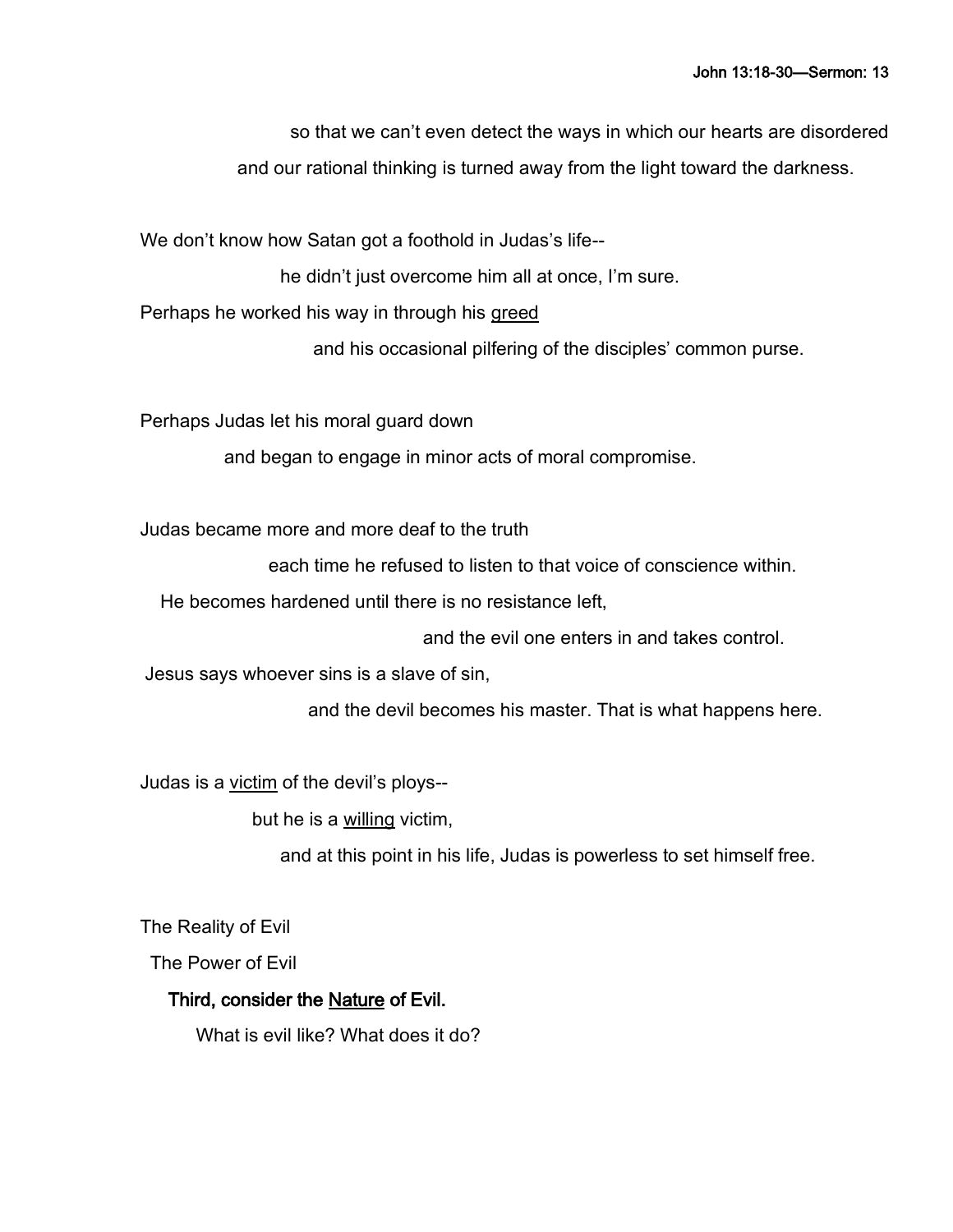Two characteristics of evil emerge in John's gospel--

#### A. First, evil denies the truth--

Jesus had described Satan earlier in the gospel as a liar

and the father of lies.

Evil is characterized by a denial of the truth.

How often we see that connection in the Scriptures--

evil and truth are opposites.

#### 1 Cor. 13:6--"Love does not delight in evil but rejoices with the trUuth."

2 Thess 2:9--Satan will work every sort of evil

"that deceives those who are perishing.

#### They perish because they refused to love the truth and so be saved...

#### all will be condemned who have not believed the truth

#### but have delighted in wickedness."

#### 2 Tim. 3:13 --"evil men and impostors will go from bad to worse,

#### deceiving and being deceived. "

They will be unable to recognize the truth when they see it,

because they have built up layer upon layer of self-deception.

Evil denies the truth.

It believes a lie.

Isn't that what we see in the suicide bombers

who believe their evil acts will bring them immediate rewards in paradise.

Evil may look very innocent.

And that deceptive, deceitful nature of evil is seen clearly in Judas.

No one in that room except Jesus himself had a clue what Judas was planning to do.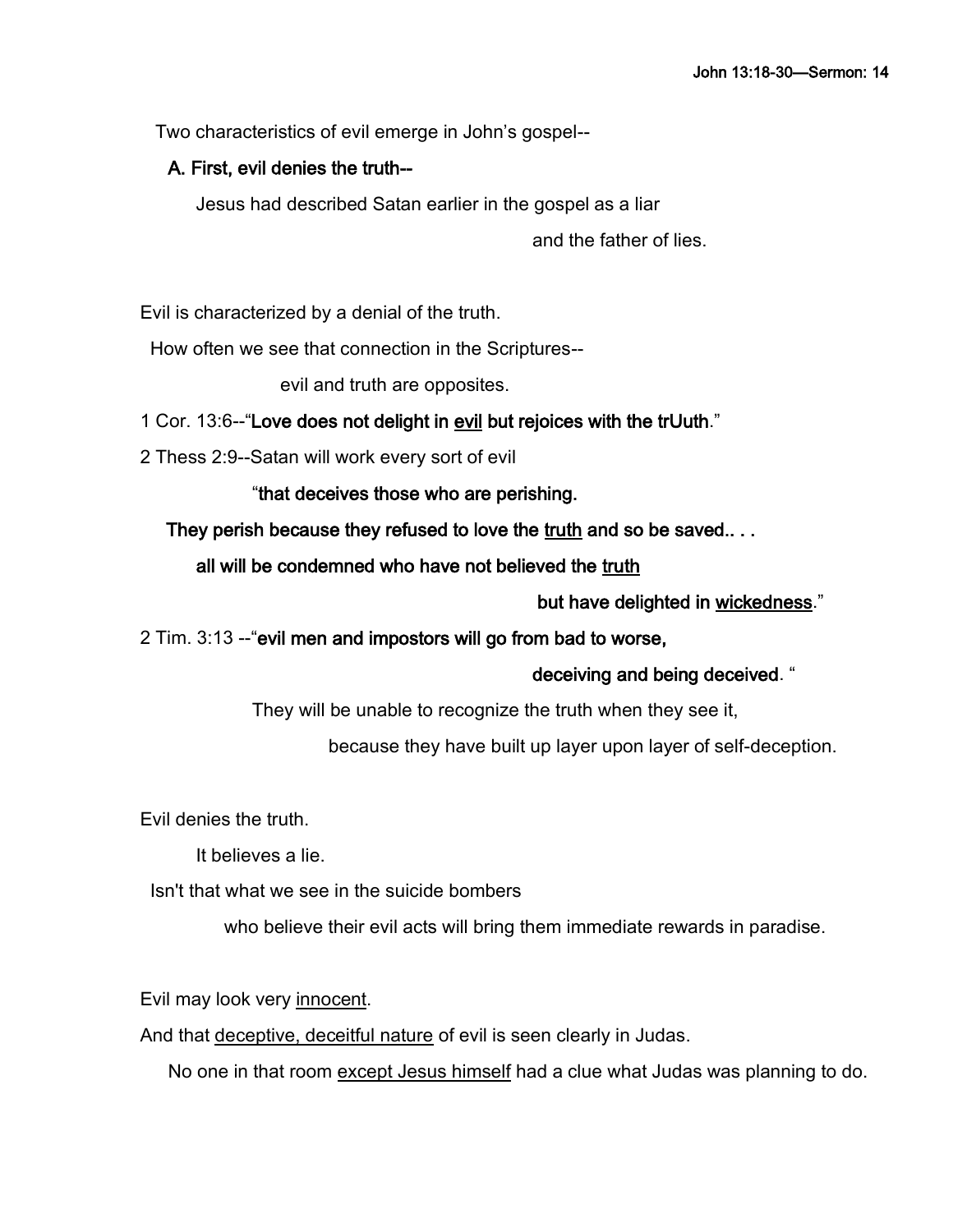Even Jesus' sign that he was the one

was either ignored or misunderstood

so that no one was suspicious when Judas left the room that night.

He was a beloved disciple,

entrusted with the money bag.

He was a dear friend, seated at the table with Jesus.

Yet he betrayed that trust--

"Surely not I, Lord," Judas declared with all the rest,

reflecting the experience of the Psalmist in Ps. 41:9—

### "He who shares my bread has lifted up his heel against me."

The betrayal of a friend--

Nothing could be more duplicitous, more deceptive, than that!

And he would betray Jesus with a kiss, no less.

 $\overline{\phantom{a}}$ 

One problem, of course, is with our stereotype of what evil looks like.

We expect Satan to be ugly and awful with horns on his head

and a horrible scowl on his face.

We expect to be able to recognize evil a mile away.

But the Bible says Satan can disguise himself as an angel of light.

We expect evil people to be monsters--

less than human, and somehow fundamentally different from you or me.

That's what Yehiel Dinur, a Nazi concentration camp survivor, thought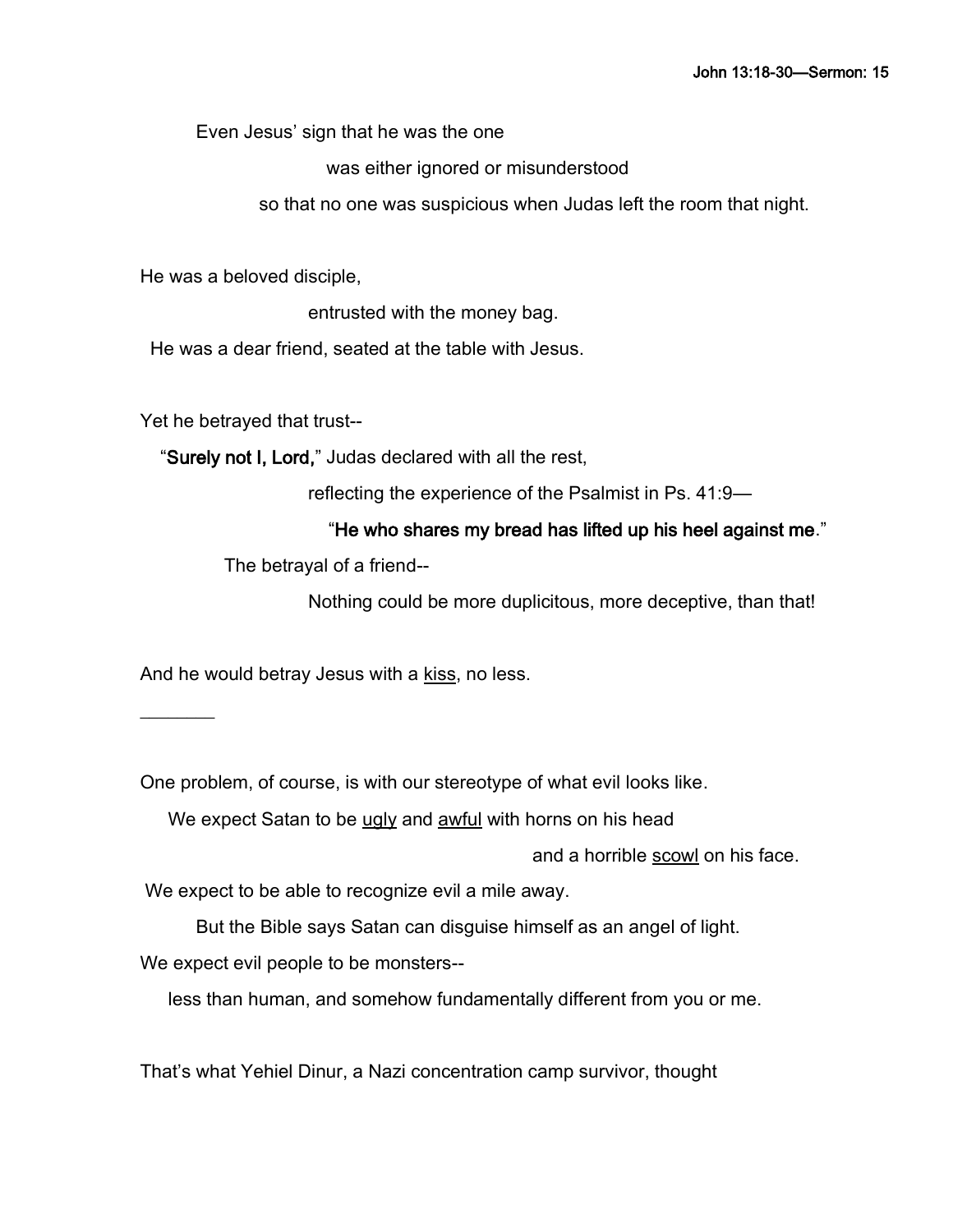when he testified against Adolf Eichmann in the Nuremberg trials.

Eichmann had been a principal architect of the Holocaust--

an evil man by any standard.

Films of that 1961 trial show Dinur walking into the courtroom,

and then stopping abruptly.

When he saw Eichmann for the first time since the Nazi had sent him to Auschwitz

18 years earlier,

Dinur began to sob uncontrollably, then fainted,

collapsing in a heap on the floor.

Dinur wsn't overcome by hatred,

or fear,

nor was he overwhelmed by his horrid memories.

No, not at all.

As he explained later in an interview,

all at once he realized that Eichmann

was not the god-like army officer he had imagined in his head.

The Eichmann he saw in that courtroom was just an ordinary man.

"I was afraid about myself," Dinur said,

"I saw that I am capable of doing this.

I am . . . exactly like him," he said.

Was Judas so much different from the rest of the disciples?

He couldn't have been--

they didn't have a clue that he would betray the Lord.

He looked to all the world like a committed follower of Jesus.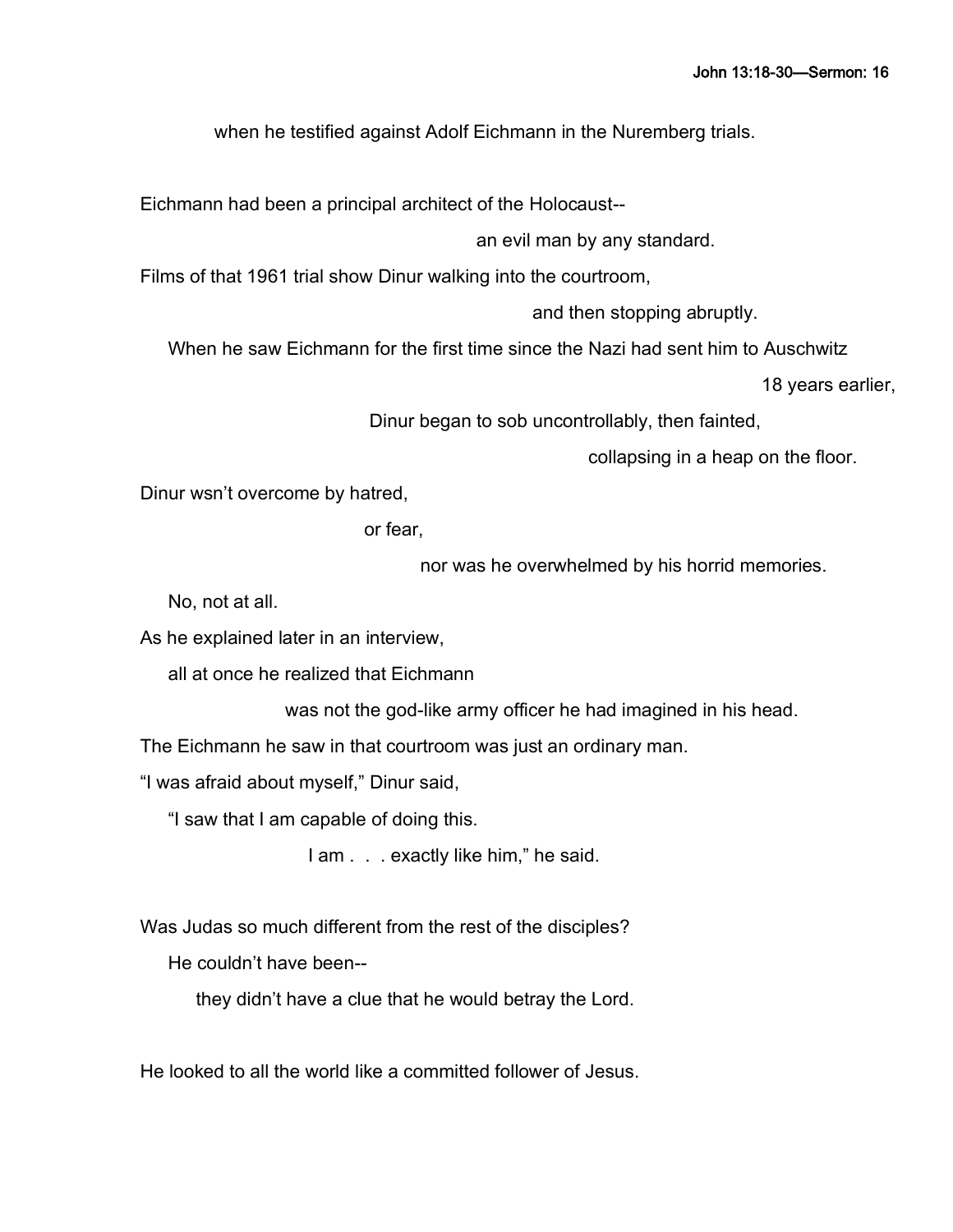There is a warning here for us all--

there is "a road to hell leading from the very gates of heaven." From the inner circle of Jesus' followers came an act of unmitigated evil.

Evil deceives and draws us from the truth.

#### B. And second, and more briefly, we see that

#### evil is characterized by the destruction of life.

Jesus had said of the devil that he was a murderer from the beginning.

It was he who led Adam and Eve into the sin that led to death.

And the devil continues to foster death wherever he works--

physical death--as here in this act of Judas

that led to the death the Lord Jesus.

But also death of the spirit,

 $\frac{1}{2}$ 

death of the soul,

death in a hundred ways

that would rob us of the abundant life that Jesus came to bring.

Evil denies the truth, and evil destroys life--

"The thief comes only to steal and kill and destroy;" Jesus said. "I have come that [you] may have life, and have it to the full" (Jn. 10:10).

But there is one more thing I want you to see about evil—

and this may be the most important of all.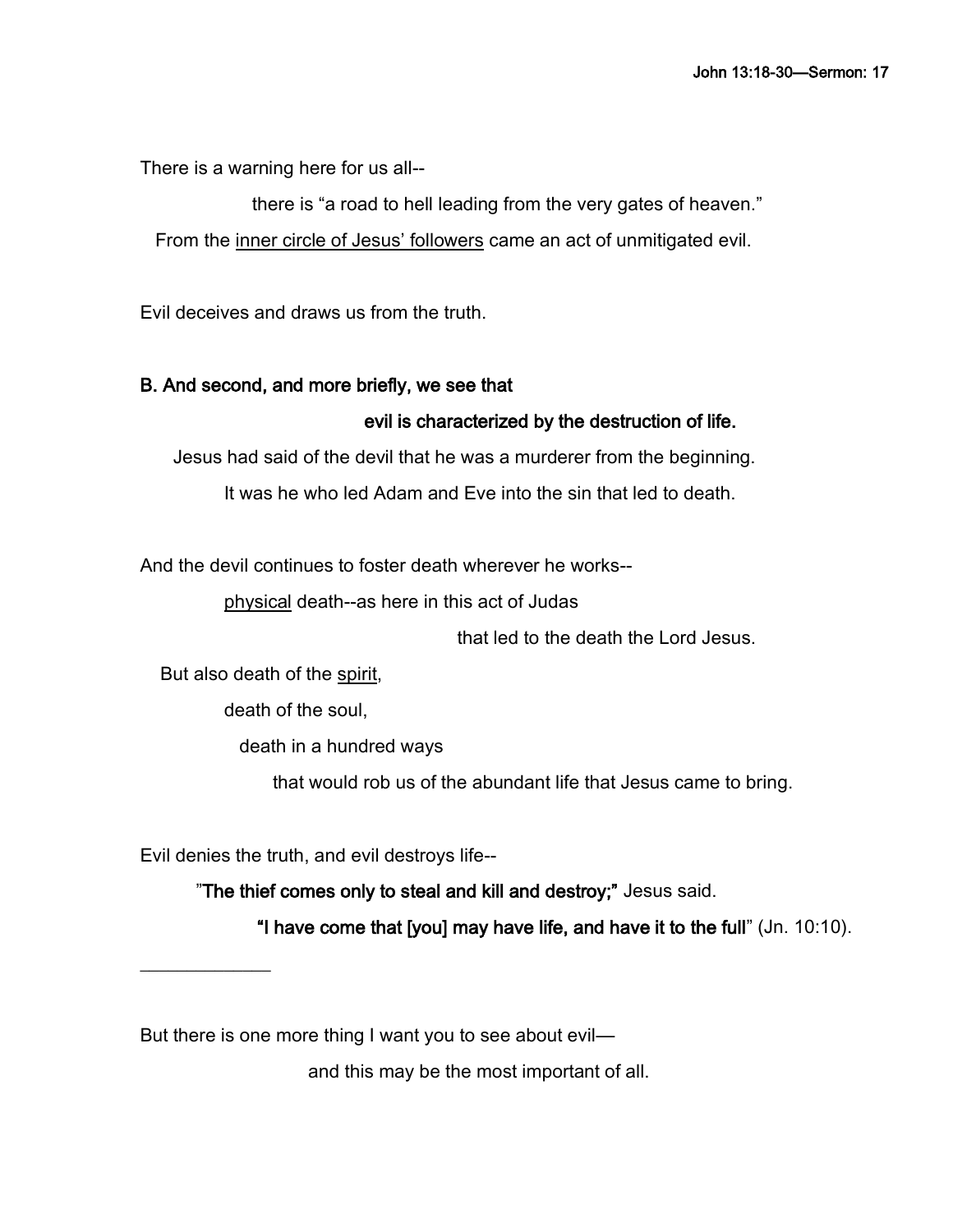The betrayal of Jesus is about evil,

but as we understand the Christian gospel—

when we consider what is happening in the Gospel of John-

even through this evil act of betrayal,

we see that this gospel story is really about God's victory over evil.

Again, Jesus is no victim in all this.

He's not caught up in circumstances that he can't do anything about.

The impression that you get throughout the gospel

is that he remains in control.

Jesus *knows* that Judas is to betray him--

and he doesn't run from it--

it is all part of the mysterious plan of God.

It happens in fulfillment of the Scripture.

In Matthew's gospel, Jesus says,

#### "The Son of Man will go just as it is written about him" (26:24).

Yes, it was written about him—

going all the way back to those words of God

addressed to the serpent in the garden— Gen. 3:15

"I will put enmity

between you and the woman,

and between your offspring and hers;

he will crush your head,

and you will strike his heel."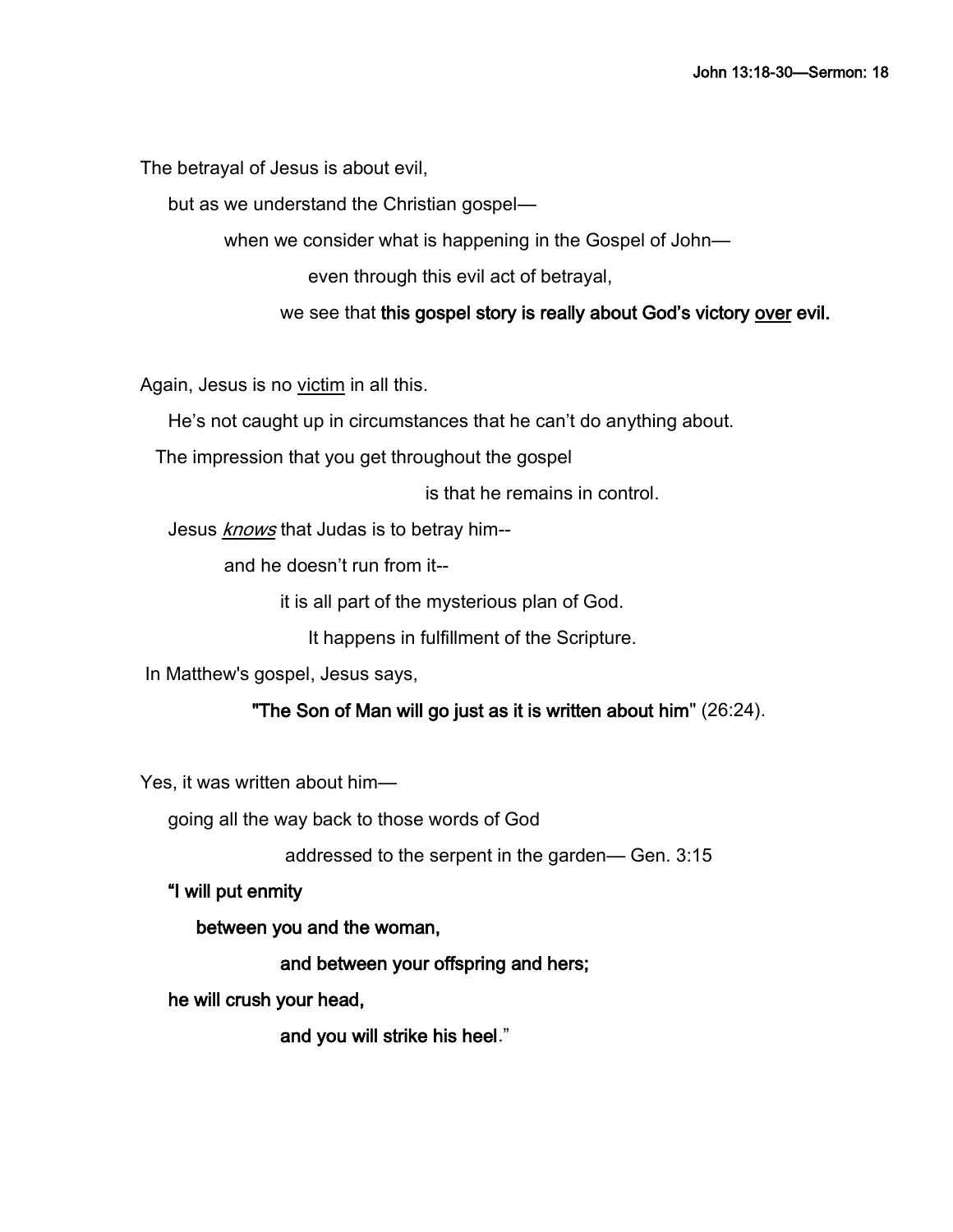In his engagement with the devil,

Jesus is always Lord—he knows what will happen.

That's not to say that Jesus simply goes through the motions

with some stoic resignation,

fatalistically taking whatever comes

as the unalterable will of God decreed from eternity past.

No, Jesus is emotionally involved in all this--

he is "troubled in spirit" in v. 21--

at the real pain of seeing his friend turn against him.

And, no doubt, we, too, will experience the pain

of the destructive powers of evil all around us.

But the message of the gospel is that Satan's power does not prevail.

Evil opposes the purposes of God—

yet even evil can be used by God for his good purposes.

It was a series of evil deeds that sent Jesus to the cross,

and there he appeared to be overcome by evil—

but in a surprising turn of events,

it was the devil who was defeated.

He attacked Jesus with all he had,

but Jesus never responds in kind.

Instead, he bore that evil in himself,

and, in a sense, he absorbed it, and so took away its power.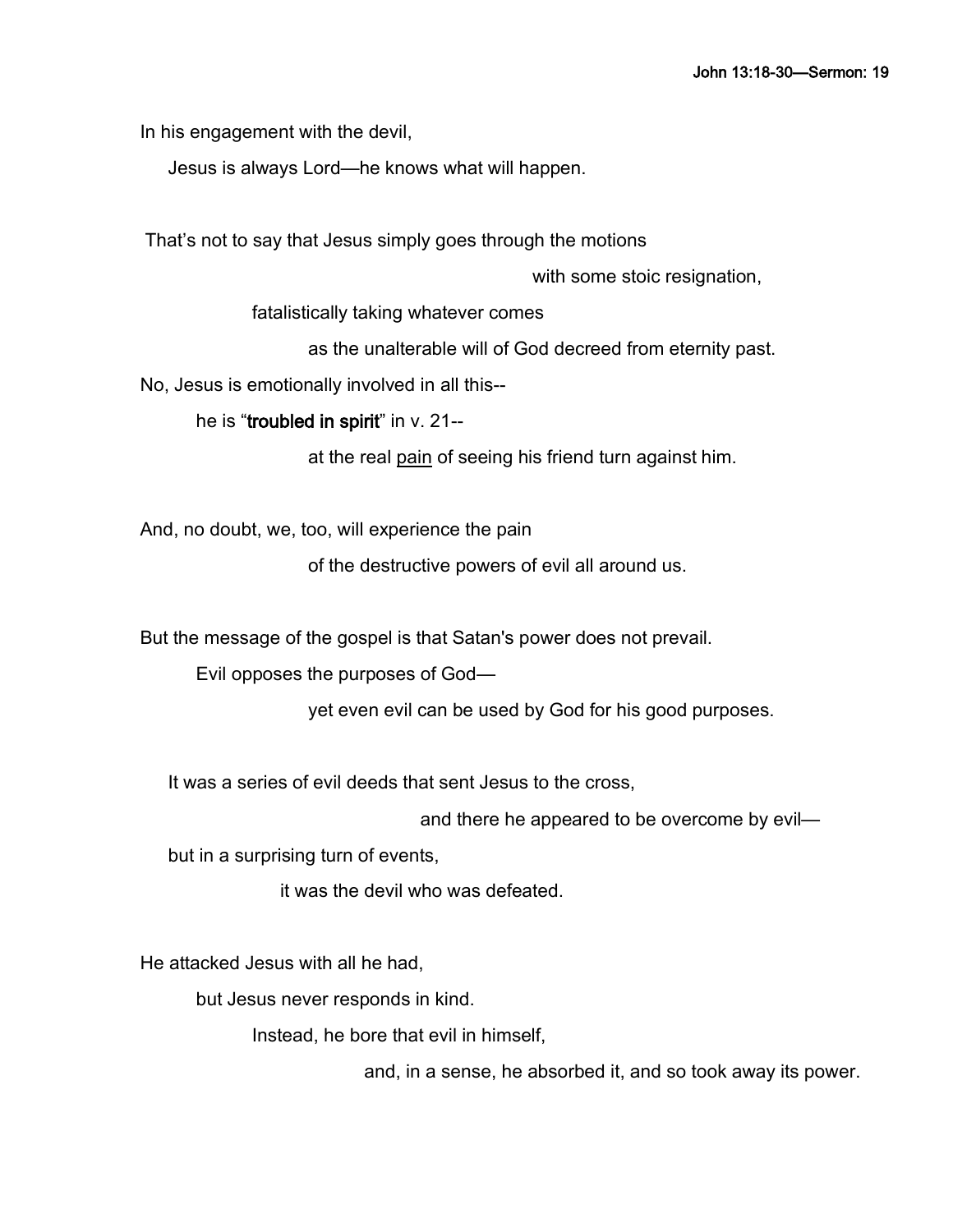Jesus died as an atoning sacrifice,

taking away our sin,

and so he disarmed the devil of his power to accuse and to condemn.

By his death on the cross Jesus was victorious over evil,

and he brought about the greatest good this world has ever seen.

Satan overreached his hand,

and met his match.

On the cross, in his own death, Jesus gained a victory over sin and death,

and he was victorious over the one who delights in death—the devil himself.

There he bound the strong man so that he could plunder his possessions.

There, according to Paul, Jesus "disarmed the powers and authorities,

making a public spectacle of them, triumphing over them by the cross" (Col. 2:15).

And in Jesus' glorious resurrection from the grave

God himself gave proof of that victory.

Hebrews speaks of Christ sharing in our humanity

"so that by his death he might break the power of him

who holds the power of death—that is, the devil—

and free those who all their lives

were held in slavery by their fear of death" (Heb. 2:14-15).

"The reason the Son of God appeared

was to destroy the devil's work," John writes (1 John 3:83).

<sup>3</sup> cf. also John 12:31; 16:11; Heb. 2:14-15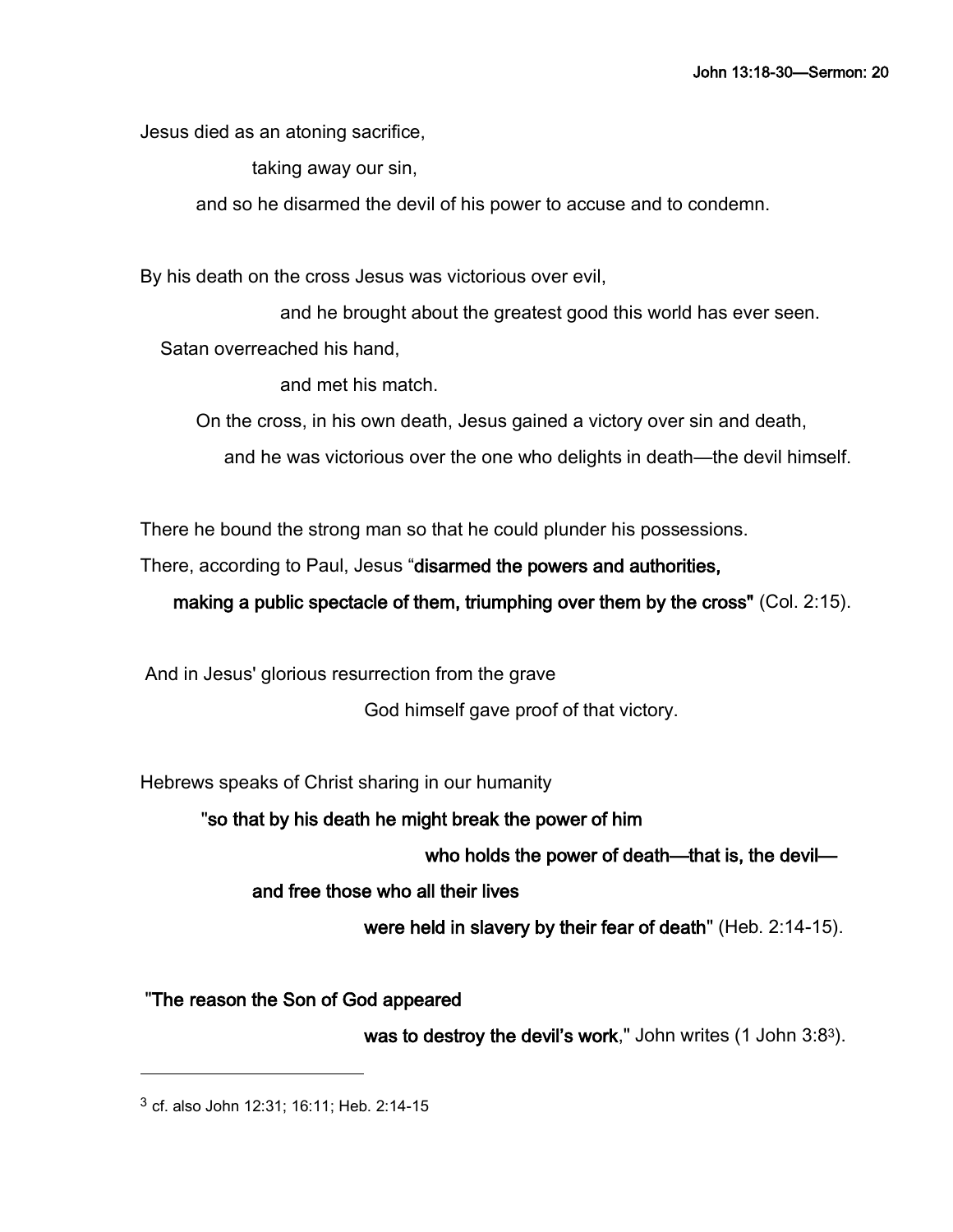Jesus has won the decisive battle over Satan and his evil forces.

but the war is not over.

The devil has been defeated, but he is not yet fully destroyed.

Peter warns us--

#### "Your enemy the devil prowls around like a roaring lion

looking for someone to devour" (1 Pet. 5:8).

He continues to accuse us—

"You call yourself a Christian—after what you did?

You are a joke!"

He sows lies—untruths and half truths,

seeking to deceive and sow doubt.

He magnifies our fears and anxiety—

filling our minds with all the things that could happen to us.

And he stirs up divisions and strife among God's people—

causing us to nurse our hurts with resentment and anger.

We must resist him, Peter urges.

"do not give the devil a foothold," Paul says (Eph. 4:27).

"Put on the full armor of God,

so that you can take your stand against the devil's schemes" (Eph. 6:11).

Resist his accussations with the blood of Christ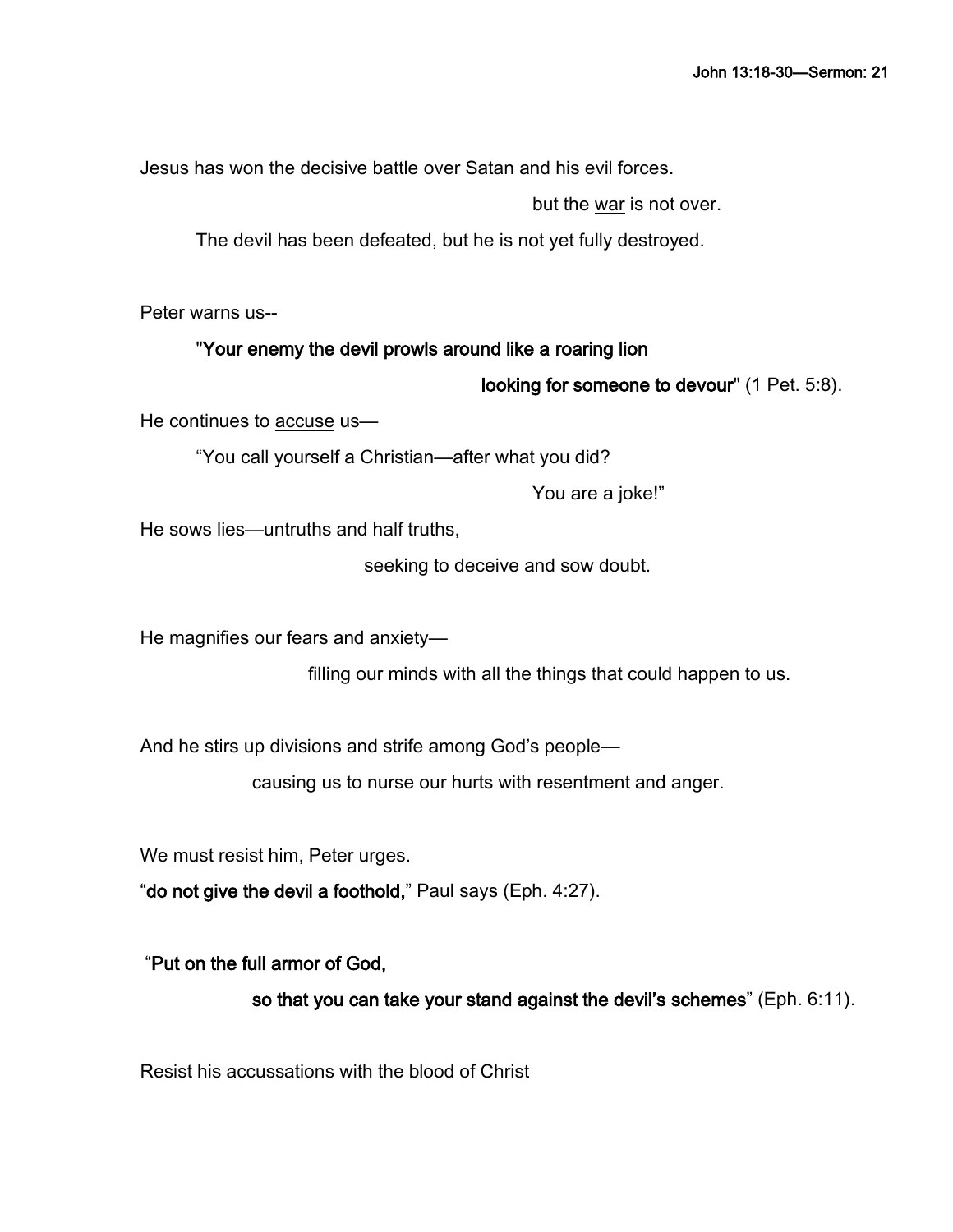that cleanses us of all sin.

Resist his lies with the truth of the Scripture,

which is the sword of the Spirit.

Resist his fears and anxieties,

with the gospel truth that in Christ, God is now our heavenly Father

who promises to care for his children.

And we must resist the urge to fight with one another

with the love of the Spirit who now lives in our hearts.

As John writes,

# "Greater is he who is in you

# than he who is in the world" (1 Jn. 4:4).

Yes, we are still engaged in this cosmic conflict of good and evil—

But as those united to Christ

the devil no longer has any authority over us—

We can say, "Be gone, you devil. You have no power over me!"

"I have told you these things, so that in me you may have peace," Jesus said.

# "In this world you will have trouble.

But take heart! I have overcome the world" (John 16:33).

Yes, there is still evil in this fallen world,

but the source of that evil has been mortally wounded,

and his final defeat is certain,

for Jesus has taken the worst he could give

and remained faithful to the end—even to the point of death,

But in rising from the dead, death itself is defeated.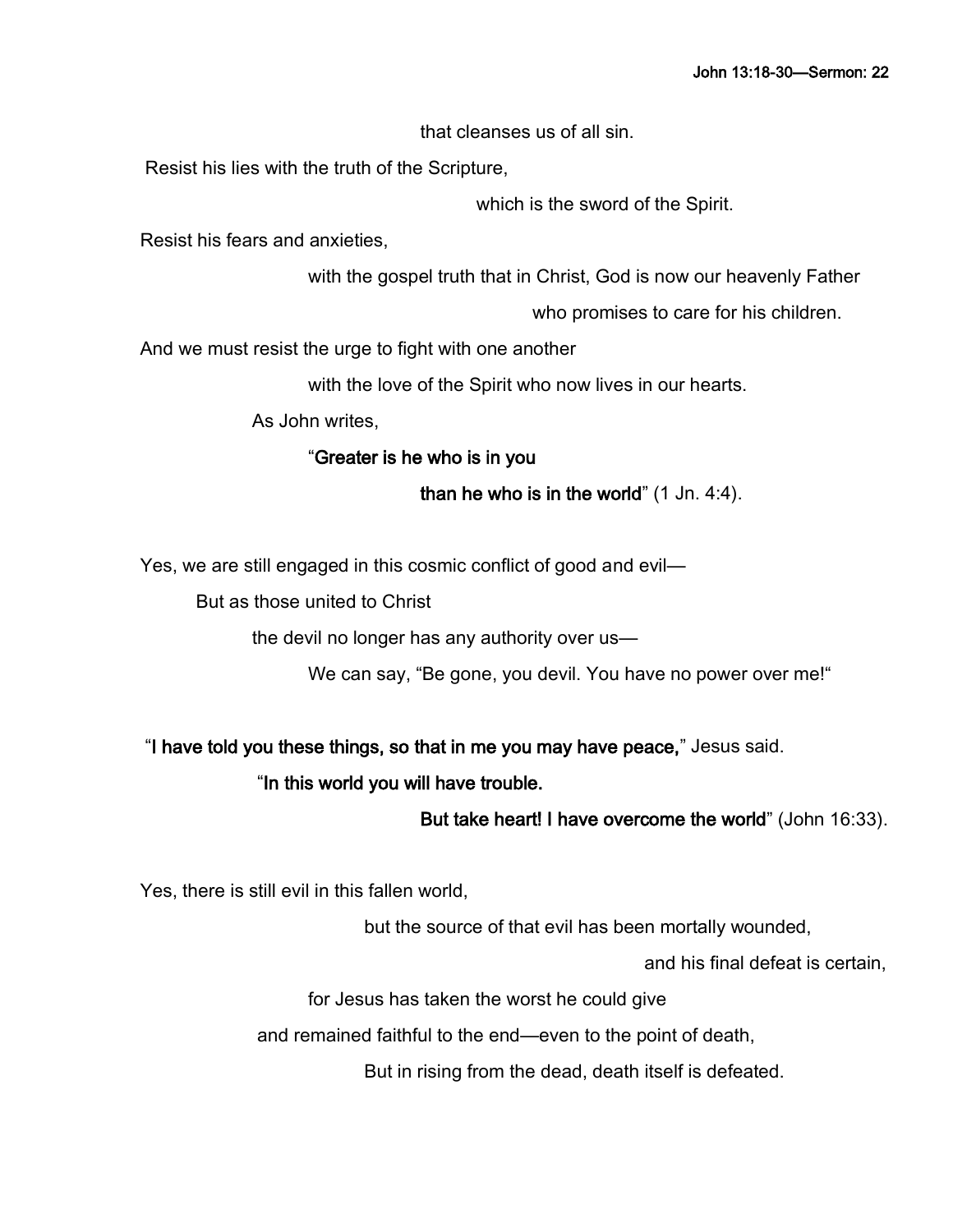And we can be assured that our Lord Jesus will bring his victory to its full completion.

And evil will be no more.

And though this world, with devils filled, should threaten to undo us, we will not fear, for God hath willed his truth to triumph through us. The Prince of Darkness grim, we tremble not for him; his rage we can endure, for lo, his doom is sure; one little word shall fell him.

So we pray, "Come quickly, Lord Jesus."

Prayer—

Closing Song: A Mighty Fortress Is Our God

Benediction:

2Tim. 4:18 The Lord will rescue [you] from every evil attack

and will bring me safely to his heavenly kingdom.

 $\_$  , and the set of the set of the set of the set of the set of the set of the set of the set of the set of the set of the set of the set of the set of the set of the set of the set of the set of the set of the set of th

To him be glory for ever and ever. Amen.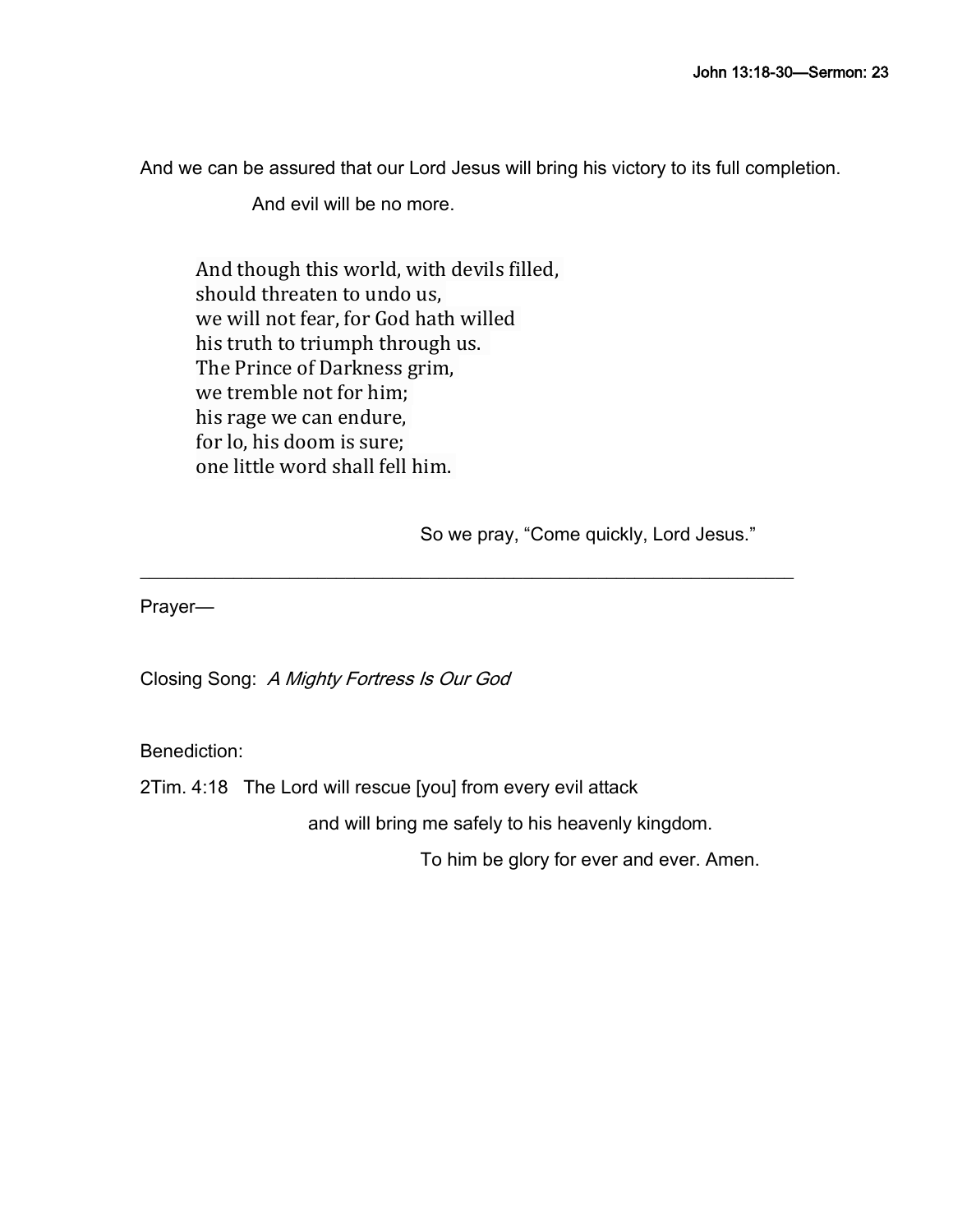Following Jesus to the Cross, #1 Mar. 27, 2022

# "Jesus Betrayed: The Human Face of Evil" John 13:18-30; 18:1-14

The redeeming work of the Messiah is more than just a provision for the forgiveness of our sins. It is nothing less than a victory over the powers of evil in the world. In a culture that is reawakening to the reality of evil, our gospel passage shows what evil looks like with a human face. And the face we see there is our own.

I. The Reality of Evil

II. The Power of Evil

III. The Nature of Evil

A. Evil Denies the Truth

B. Evil Destroys Life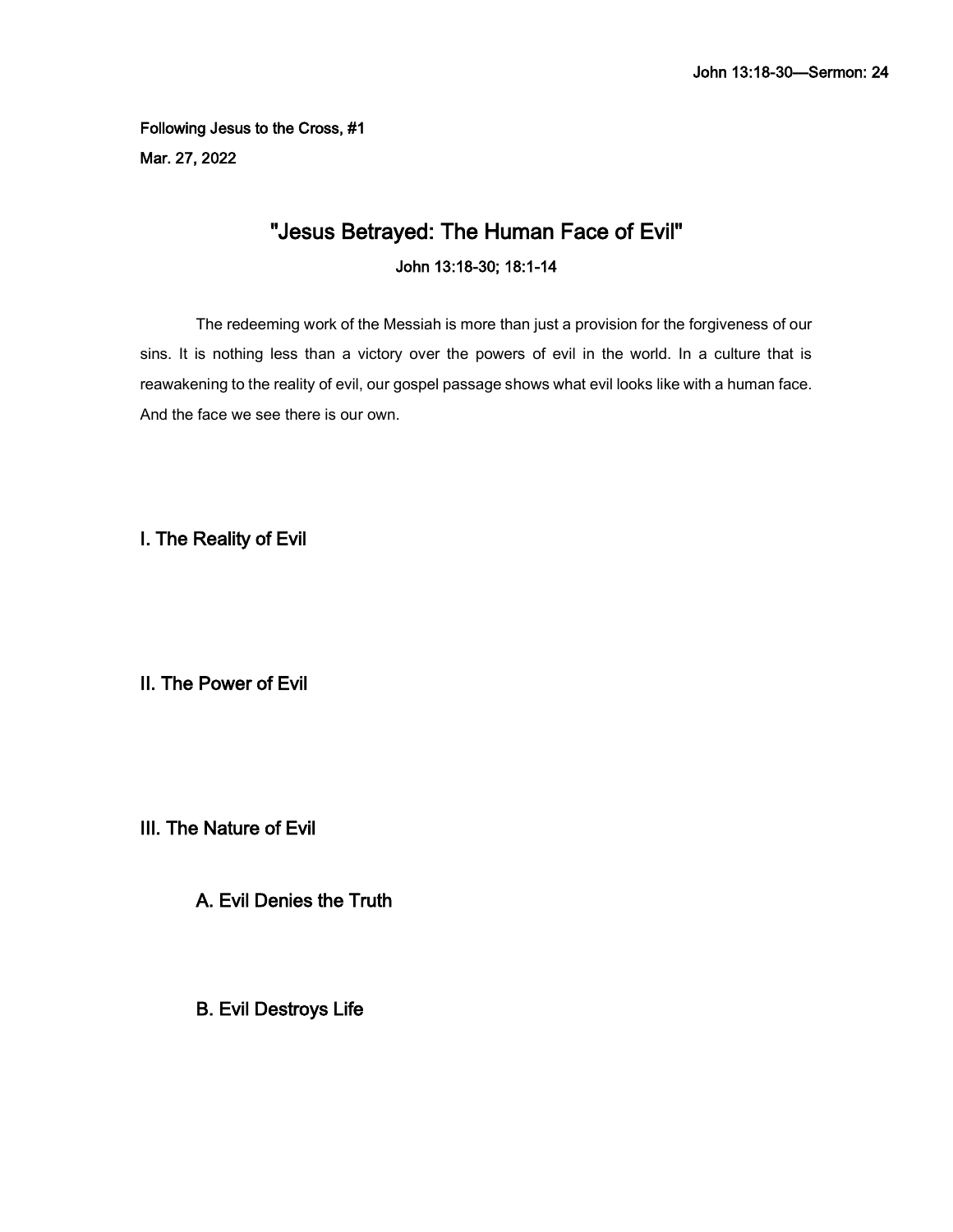IV. God's Victory Over Evil—

in the Cross of Christ

Will you share in that victory?